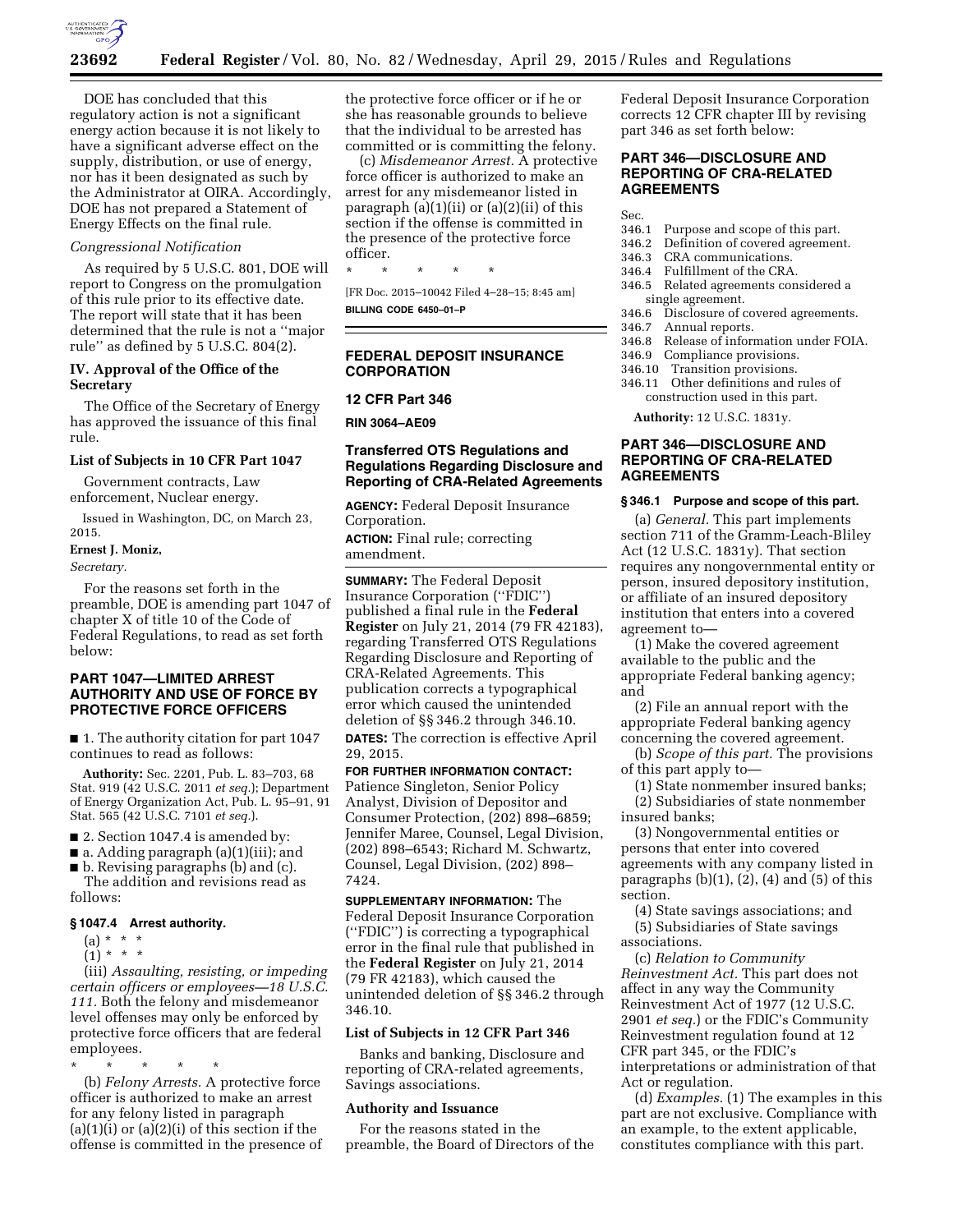(2) Examples in a paragraph illustrate only the issue described in the paragraph and do not illustrate any other issues that may arise in this part.

### **§ 346.2 Definition of covered agreement.**

(a) *General definition of covered agreement.* A covered agreement is any contract, arrangement, or understanding that meets all of the following criteria—

(1) The agreement is in writing. (2) The parties to the agreement include—

(i) One or more insured depository institutions or affiliates of an insured depository institution; and

(ii) One or more nongovernmental entities or persons (referred to hereafter as NGEPs).

(3) The agreement provides for the insured depository institution or any affiliate to—

(i) Provide to one or more individuals or entities (whether or not parties to the agreement) cash payments, grants, or other consideration (except loans) that have an aggregate value of more than \$10,000 in any calendar year; or

(ii) Make to one or more individuals or entities (whether or not parties to the agreement) loans that have an aggregate principal amount of more than \$50,000 in any calendar year.

(4) The agreement is made pursuant to, or in connection with, the fulfillment of the Community Reinvestment Act of 1977 (12 U.S.C. 2901 *et seq.*) (CRA), as defined in§ 346.4.

(5) The agreement is with a NGEP that has had a CRA communication as described in § 346.3 prior to entering into the agreement.

(b) *Examples concerning written arrangements or understandings*—

*(1) Example 1.* A NGEP meets with an insured depository institution and states that the institution needs to make more community development investments in the NGEP's community. The NGEP and insured depository institution do not reach an agreement concerning the community development investments the institution should make in the community, and the parties do not reach any mutual arrangement or understanding. Two weeks later, the institution unilaterally issues a press release announcing that it has established a general goal of making \$100 million of community development grants in low- and moderateincome neighborhoods served by the insured depository institution over the next 5 years. The NGEP is not identified in the press release. The press release is not a written arrangement or understanding.

*(2) Example 2.* A NGEP meets with an insured depository institution and states that the institution needs to offer new loan programs in the NGEP's community. The NGEP and the insured depository institution reach a mutual arrangement or understanding that the institution will provide additional loans in the NGEP's community. The

institution tells the NGEP that it will issue a press release announcing the program. Later, the insured depository institution issues a press release announcing the loan program. The press release incorporates the key terms of the understanding reached between the NGEP and the insured depository institution. The written press release reflects the mutual arrangement or understanding of the NGEP and the insured depository institution and is, therefore, a written arrangement or understanding.

*(3) Example 3.* An NGEP sends a letter to an insured depository institution requesting that the institution provide a \$15,000 grant to the NGEP. The insured depository institution responds in writing and agrees to provide the grant in connection with its annual grant program. The exchange of letters constitutes a written arrangement or understanding.

(c) *Loan agreements that are not covered agreements.* A covered agreement does not include—

(1) Any individual loan that is secured by real estate; or

(2) Any specific contract or commitment for a loan or extension of credit to an individual, business, farm, or other entity, or group of such individuals or entities if—

(i) The funds are loaned at rates that are not substantially below market rates; and

(ii) The loan application or other loan documentation does not indicate that the borrower intends or is authorized to use the borrowed funds to make a loan or extension of credit to one or more third parties.

(d) *Examples concerning loan agreements*—

*(1) Example 1.* An insured depository institution provides an organization with a \$1 million loan that is documented in writing and is secured by real estate owned or to-beacquired by the organization. The agreement is an individual mortgage loan and is exempt from coverage under paragraph (c)(1) of this section, regardless of the interest rate on the loan or whether the organization intends or is authorized to re-loan the funds to a third party.

*(2) Example 2.* An insured depository institution commits to provide a \$500,000 line of credit to a small business that is documented by a written agreement. The loan is made at rates that are within the range of rates offered by the institution to similarly situated small businesses in the market and the loan documentation does not indicate that the small business intends or is authorized to re-lend the borrowed funds. The agreement is exempt from coverage under paragraph (c)(2) of this section.

*(3) Example 3.* An insured depository institution offers small business loans that are guaranteed by the Small Business Administration (SBA). A small business obtains a \$75,000 loan, documented in writing, from the institution under the institution's SBA loan program. The loan documentation does not indicate that the

borrower intends or is authorized to re-lend the funds. Although the rate charged on the loan is well below that charged by the institution on commercial loans, the rate is within the range of rates that the institution would charge a similarly situated small business for a similar loan under the SBA loan program. Accordingly, the loan is not made at substantially below market rates and is exempt from coverage under paragraph (c)(2) of this section.

*(4) Example 4.* A bank holding company enters into a written agreement with a community development organization that provides that insured depository institutions owned by the bank holding company will make \$250 million in small business loans in the community over the next 5 years. The written agreement is not a specific contract or commitment for a loan or an extension of credit and, thus, is not exempt from coverage under paragraph (c)(2) of this section: Each small business loan made by the insured depository institution pursuant to this general commitment would, however, be exempt from coverage if the loan is made at rates that are not substantially below market rates and the loan documentation does not indicate that the borrower intended or was authorized to re-lend the funds.

(e) *Agreements that include exempt loan agreements.* If an agreement includes a loan, extension of credit or loan commitment that, if documented separately, would be exempt under paragraph (c) of this section, the exempt loan, extension of credit or loan commitment may be excluded for purposes of determining whether the agreement is a covered agreement.

(f) *Determining annual value of agreements that lack schedule of disbursements.* For purposes of paragraph (a)(3) of this section, a multiyear agreement that does not include a schedule for the disbursement of payments, grants, loans or other consideration by the insured depository institution or affiliate, is considered to have a value in the first year of the agreement equal to all payments, grants, loans and other consideration to be provided at any time under the agreement.

#### **§ 346.3 CRA communications.**

(a) *Definition of CRA communication.*  A CRA communication is any of the following—

(1) Any written or oral comment or testimony provided to a Federal banking agency concerning the adequacy of the performance under the CRA of the insured depository institution, any affiliated insured depository institution, or any CRA affiliate.

(2) Any written comment submitted to the insured depository institution that discusses the adequacy of the performance under the CRA of the institution and must be included in the institution's CRA public file.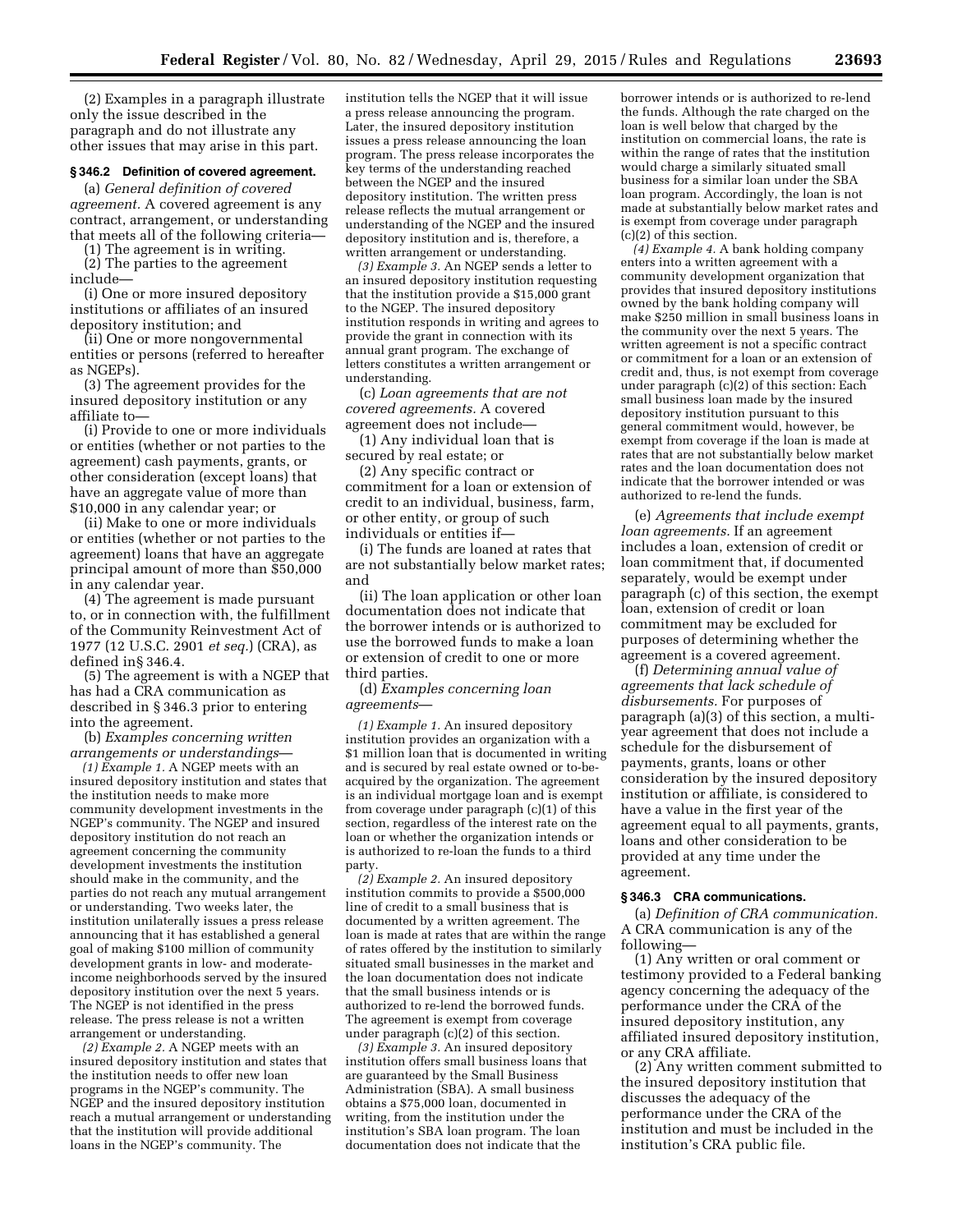(3) Any discussion or other contact with the insured depository institution or any affiliate about—

(i) Providing (or refraining from providing) written or oral comments or testimony to any Federal banking agency concerning the adequacy of the performance under the CRA of the insured depository institution, any affiliated insured depository institution, or any CRA affiliate;

(ii) Providing (or refraining from providing) written comments to the insured depository institution that concern the adequacy of the institution's performance under the CRA and must be included in the institution's CRA public file; or

(iii) The adequacy of the performance under the CRA of the insured depository institution, any affiliated insured depository institution, or any CRA affiliate.

(b) *Discussions or contacts that are not CRA communications*—(1) *Timing of contacts with a Federal banking agency.* An oral or written communication with a Federal banking agency is not a CRA communication if it occurred more than 3 years before the parties entered into the agreement.

(2) *Timing of contacts with insured depository institutions and affiliates.* A communication with an insured depository institution or affiliate is not a CRA communication if the communication occurred—

(i) More than 3 years before the parties entered into the agreement, in the case of any written communication;

(ii) More than 3 years before the parties entered into the agreement, in the case of any oral communication in which the NGEP discusses providing (or refraining from providing) comments or testimony to a Federal banking agency or written comments that must be included in the institution's CRA public file in connection with a request to, or agreement by, the institution or affiliate to take (or refrain from taking) any action that is in fulfillment of the CRA; or

(iii) More than 1 year before the parties entered into the agreement, in the case of any other oral communication not described in paragraph (b)(2)(ii) of this section.

(3) *Knowledge of communication by insured depository institution or affiliate*—(i) A communication is only a CRA communication under paragraph (a) of this section if the insured depository institution or its affiliate has knowledge of the communication under this paragraph (b)(3)(ii) or (iii) of this section.

(ii) *Communication with insured depository institution or affiliate.* An

insured depository institution or affiliate has knowledge of a communication by the NGEP to the institution or its affiliate under this paragraph only if one of the following representatives of the insured depository institution or any affiliate has knowledge of the communication—

(A) An employee who approves, directs, authorizes, or negotiates the agreement with the NGEP; or

(B) An employee designated with responsibility for compliance with the CRA or executive officer if the employee or executive officer knows that the institution or affiliate is negotiating, intends to negotiate, or has been informed by the NGEP that it expects to request that the institution or affiliate negotiate an agreement with the NGEP.

(iii) *Other communications.* An insured depository institution or affiliate is deemed to have knowledge of—

(A) Any testimony provided to a Federal banking agency at a public meeting or hearing;

(B) Any comment submitted to a Federal banking agency that is conveyed in writing by the agency to the insured depository institution or affiliate; and

(C) Any written comment submitted to the insured depository institution that must be and is included in the institution's CRA public file.

(4) *Communication where NGEP has knowledge.* A NGEP has a CRA communication with an insured depository institution or affiliate only if any of the following individuals has knowledge of the communication—

(i) A director, employee, or member of the NGEP who approves, directs, authorizes, or negotiates the agreement with the insured depository institution or affiliate;

(ii) A person who functions as an executive officer of the NGEP and who knows that the NGEP is negotiating or intends to negotiate an agreement with the insured depository institution or affiliate; or

(iii) Where the NGEP is an individual, the NGEP.

(c) *Examples of CRA communications*—(1) *Examples of actions that are CRA communications.*  The following are examples of CRA communications. These examples are not exclusive and assume that the communication occurs within the relevant time period as described in paragraph (b)(1) or (2) of this section and the appropriate representatives have knowledge of the communication as specified in paragraphs (b)(3) and (4) of this section.

*(i) Example 1.* A NGEP files a written comment with a Federal banking agency that

states than an insured depository institution successfully addresses the credit needs of its community. The written comment is in response to a general request from the agency for comments on an application of the insured depository institution to open a new branch and a copy of the comment is provided to the institution.

*(ii) Examples 2.* A NGEP meets with an executive officer of an insured depository institution and states that the institution must improve its CRA performance.

*(iii) Example 3.* A NGEP meets with an executive officer of an insured depository institution and states that the institution needs to make more mortgage loans in lowand moderate-income neighborhoods in its community.

*(iv) Example 4.* A bank holding company files an application with a Federal banking agency to acquire an insured depository institution. Two weeks later, the NGEP meets with an executive officer of the bank holding company to discuss the adequacy of the performance under the CRA of the target insured depository institution. The insured depository institution was an affiliate of the bank holding company at the time the NGEP met with the target institution. (See § 346.11(a).) Accordingly, the NGEP had a CRA communication with an affiliate of the bank holding company.

(2) *Examples of actions that are not CRA communications.* The following are examples of actions that are not by themselves CRA communications. These examples are not exclusive.

*(i) Example 1.* A NGEP provides to a Federal banking agency comments or testimony concerning an insured depository institution or affiliate in response to a direct request by the agency for comments or testimony from that NGEP. Direct requests for comments or testimony do not include a general invitation by a Federal banking agency for comments or testimony from the public in connection with a CRA performance evaluation of, or application for a deposit facility (as defined in section 803 of the CRA (12 U.S.C. 2902(3)) by, an insured depository institution or an application by a company to acquire an insured depository institution.

*(ii) Example 2.* A NGEP makes a statement concerning an insured depository institution or affiliate at a widely attended conference or seminar regarding a general topic. A public or private meeting, public hearing, or other meeting regarding one or more specific institutions, affiliates or transactions involving an application for a deposit facility is not considered a widely attended conference or seminar.

*(iii) Example 3.* A NGEP, such as a civil rights group, community group providing housing and other services in low- and moderate-income neighborhoods, veterans organization, community theater group, or youth organization, sends a fundraising letter to insured depository institutions and to other businesses in its community. The letter encourages all businesses in the community to meet their obligation to assist in making the local community a better place to live and work by supporting the fundraising efforts of the NGEP.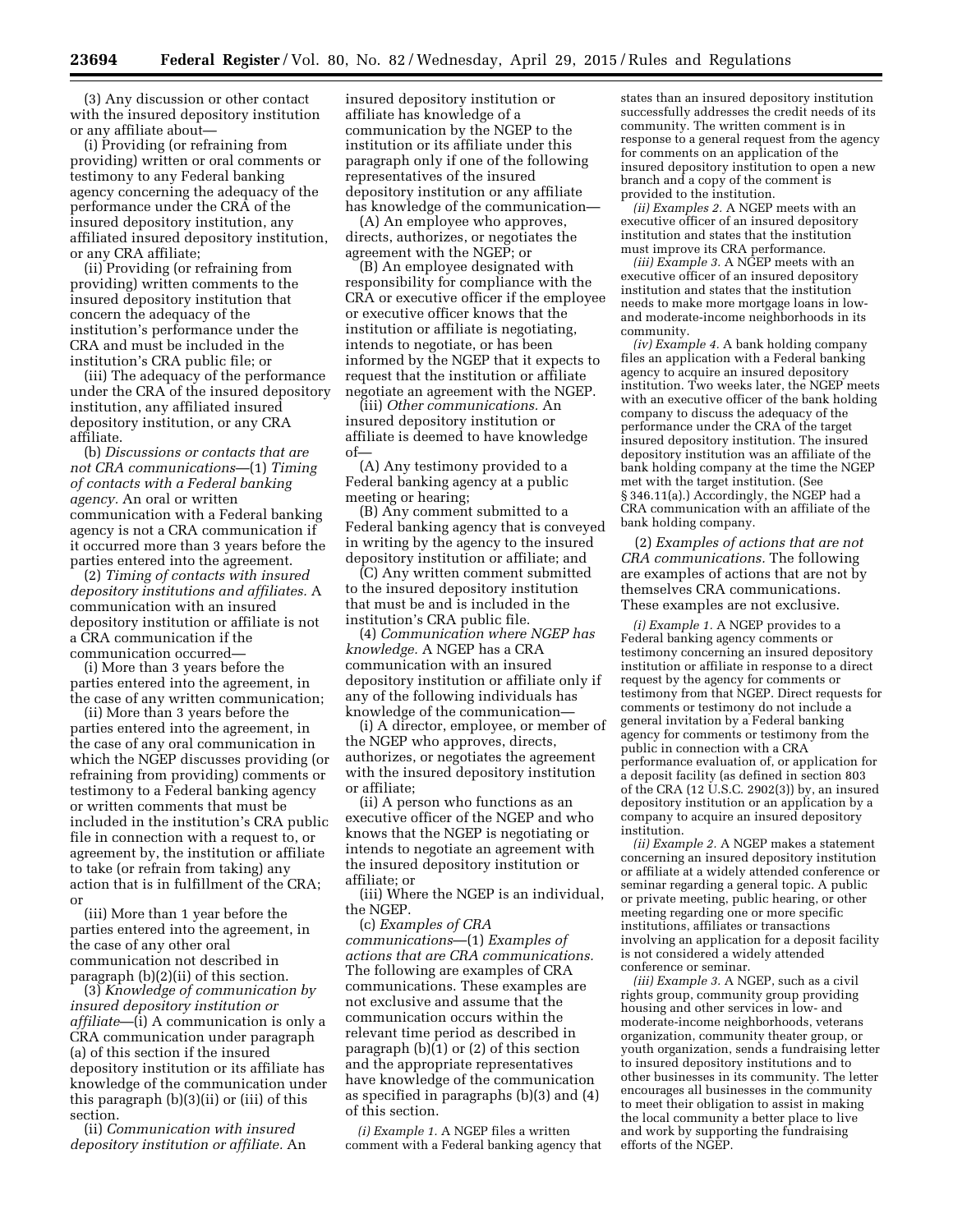*(iv) Example 4.* A NGEP discusses with an insured depository institution or affiliate whether particular loans, services, investments, community development activities, or other activities are generally eligible for consideration by a Federal banking agency under the CRA. The NGEP and insured depository institution or affiliate do not discuss the adequacy of the CRA performance of the insured depository institution or affiliate.

*(v) Example 5.* A NGEP engaged in the sale or purchase of loans in the secondary market sends a general offering circular to financial institutions offering to sell or purchase a portfolio of loans. An insured depository institution that receives the offering circular discusses with the NGEP the types of loans included in the loan pool, whether such loans are generally eligible for consideration under the CRA, and which loans are made to borrowers in the institution's local community. The NGEP and insured depository institution do not discuss the adequacy of the institution's CRA performance.

(d) *Multiparty covered agreements.* (1) A NGEP that is a party to a covered agreement that involves multiple NGEPs is not required to comply with the requirements of this part if—

(i) The NGEP has not had a CRA communication; and

(ii) No representative of the NGEP identified in paragraph (b)(4) of this section has knowledge at the time of the agreement that another NGEP that is a party to the agreement has had a CRA communication.

(2) An insured depository institution or affiliate that is a party to a covered agreement that involves multiple insured depository institutions or affiliates is not required to comply with the disclosure and annual reporting requirements in §§ 346.6 and 346.7 if—

(i) No NGEP that is a party to the agreement has had a CRA communication concerning the insured depository institution or any affiliate; and

(ii) No representative of the insured depository institution or any affiliate identified in paragraph (b)(3) of this section has knowledge at the time of the agreement that an NGEP that is a party to the agreement has had a CRA communication concerning any other insured depository institution or affiliate that is a party to the agreement.

### **§ 346.4 Fulfillment of the CRA.**

(a) *List of factors that are in fulfillment of the CRA.* Fulfillment of the CRA, for purposes of this part, means the following list of factors—

(1) *Comments to a Federal banking agency or included in CRA public file.*  Providing or refraining from providing written or oral comments or testimony to any Federal banking agency

concerning the performance under the CRA of an insured depository institution or CRA affiliate that is a party to the agreement or an affiliate of a party to the agreement or written comments that are required to be included in the CRA public file of any such insured depository institution; or

(2) *Activities given favorable CRA consideration.* Performing any of the following activities if the activity is of the type that is likely to receive favorable consideration by a Federal banking agency in evaluating the performance under the CRA of the insured depository institution that is a party to the agreement or an affiliate of a party to the agreement—

(i) Home-purchase, homeimprovement, small business, small farm, community development, and consumer lending, as described in 12 CFR 345.22, including loan purchases, loan commitments, and letters of credit;

(ii) Making investments, deposits, or grants, or acquiring membership shares, that have as their primary purpose community development, as described in 12 CFR 345.23;

(iii) Delivering retail banking services as described in 12 CFR 345.24 $\bar{d}$ );

(iv) Providing community development services, as described in 12 CFR 345.24(e);

(v) In the case of a wholesale or limited-purpose insured depository institution, community development lending, including originating and purchasing loans and making loan commitments and letters of credit, making qualified investments, or providing community development services, as described in 12 CFR 345.25(c);

(vi) In the case of a small insured depository institution, any lending or other activity described in 12 CFR 345.26(a); or

(vii) In the case of an insured depository institution that is evaluated on the basis of a strategic plan, any element of the strategic plan, as described in 12 CFR 345.27(f).

(b) *Agreements relating to activities of CRA affiliates.* An insured depository institution or affiliate that is a party to a covered agreement that concerns any activity described in paragraph (a) of this section of a CRA affiliate must, prior to the time the agreement is entered into, notify each NGEP that is a party to the agreement that the agreement concerns a CRA affiliate.

### **§ 346.5 Related agreements considered a single agreement.**

The following rules must be applied in determining whether an agreement is a covered agreement under § 346.2.

(a) *Agreements entered into by same parties.* All written agreements to which an insured depository institution or an affiliate of the insured depository institution is a party shall be considered to be a single agreement if the agreements—

(1) Are entered into with the same NGEP;

(2) Were entered into within the same 12-month period; and

(3) Are each in fulfillment of the CRA. (b) *Substantively related contracts.*  All written contracts to which an insured depository institution or an affiliate of the insured depository institution is a party shall be considered to be a single agreement, without regard to whether the other parties to the contracts are the same or whether each such contract is in fulfillment of the CRA, if the contracts were negotiated in a coordinated fashion and a NGEP is a party to each contract.

#### **§ 346.6 Disclosure of covered agreements.**

(a) *Applicability date.* This section applies only to covered agreements entered into after November 12, 1999.

(b) *Disclosure of covered agreements to the public*—(1) *Disclosure required.*  Each NGEP and each insured depository institution or affiliate that enters into a covered agreement must promptly make a copy of the covered agreement available to any individual or entity upon request.

(2) *Nondisclosure of confidential and proprietary information permitted.* In responding to a request for a covered agreement from any individual or entity under paragraph (b)(1) of this section, a NGEP, insured depository institution, or affiliate may withhold from public disclosure confidential or proprietary information that the party believes the relevant supervisory agency could withhold from disclosure under the Freedom of Information Act (5 U.S.C. 552 *et seq.*) (FOIA).

(3) *Information that must be disclosed.* Notwithstanding paragraph (b)(2) of this section, a party must disclose any of the following information that is contained in a covered agreement—

(i) The names and addresses of the parties to the agreement;

(ii) The amount of any payments, fees, loans, or other consideration to be made or provided by any party to the agreement;

(iii) Any description of how the funds or other resources provided under the agreement are to be used;

(iv) The term of the agreement (if the agreement establishes a term); and

(v) Any other information that the relevant supervisory agency determines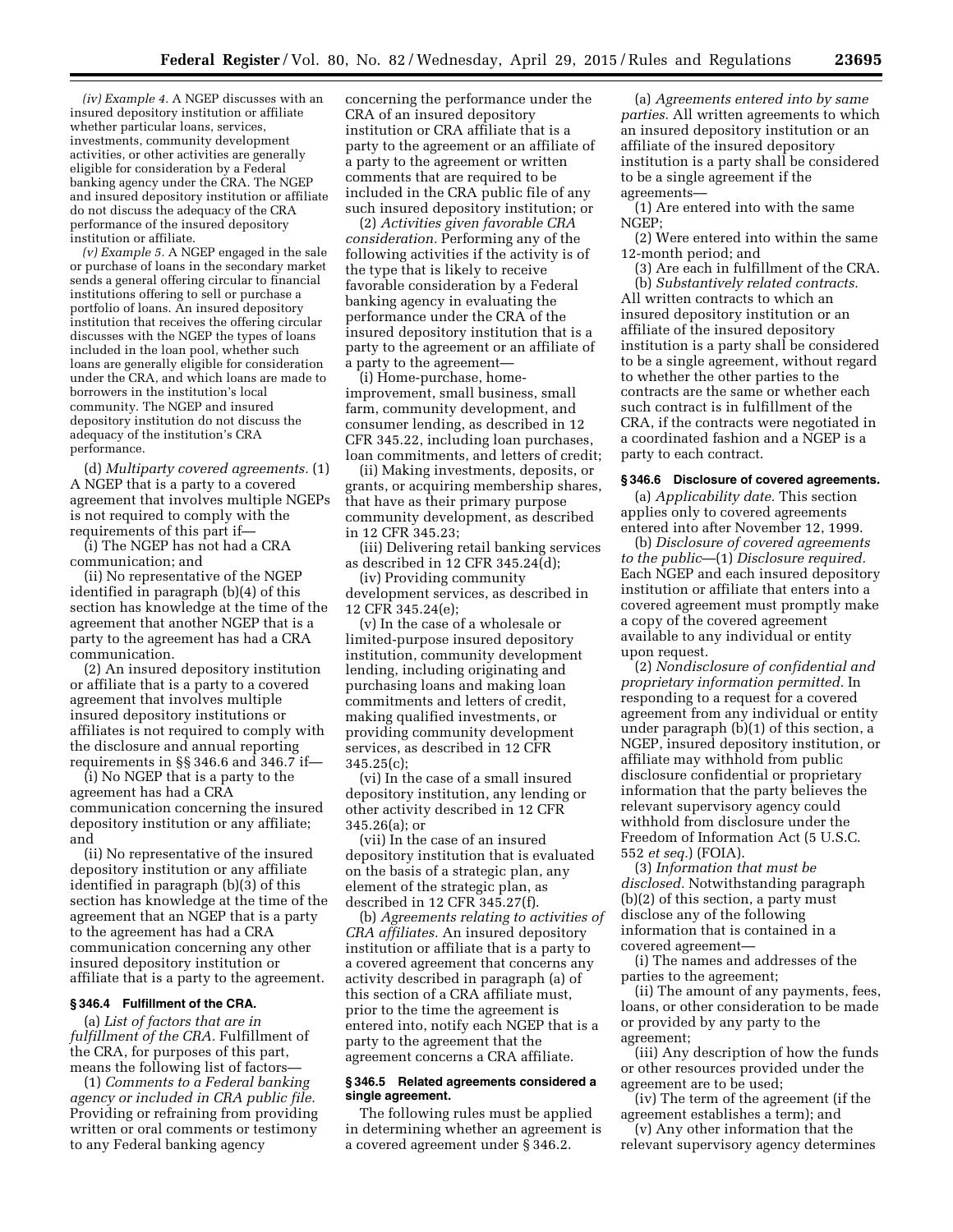is not properly exempt from public disclosure.

(4) *Request for review of withheld information.* Any individual or entity may request that the relevant supervisory agency review whether any information in a covered agreement withheld by a party must be disclosed. Any requests for agency review of withheld information must be filed, and will be processed in accordance with, the relevant supervisory agency's rules concerning the availability of information (*see* the FDIC's rules regarding Disclosure of Information (12 CFR part 309)).

(5) *Duration of obligation.* The obligation to disclose a covered agreement to the public terminates 12 months after the end of the term of the agreement.

(6) *Reasonable copy and mailing fees.*  Each NGEP and each insured depository institution or affiliate may charge an individual or entity that requests a copy of a covered agreement a reasonable fee not to exceed the cost of copying and mailing the agreement.

(7) *Use of CRA public file by insured depository institution or affiliate.* An insured depository institution and any affiliate of an insured depository institution may fulfill its obligation under this paragraph (b) by placing a copy of the covered agreement in the insured depository institution's CRA public file if the institution makes the agreement available in accordance with the procedures set forth in 12 CFR 345.43.

(c) *Disclosure by NGEPs of covered agreements to the relevant supervisory agency.* (1) Each NGEP that is a party to a covered agreement must provide the following within 30 days of receiving a request from the relevant supervisory agency—

(i) A complete copy of the agreement; and

(ii) In the event the NGEP proposes the withholding of any information contained in the agreement in accordance with paragraph (b)(2) of this section, a public version of the agreement that excludes such information and an explanation justifying the exclusions. Any public version must include the information described in paragraph (b)(3) of this section.

(2) The obligation of a NGEP to provide a covered agreement to the relevant supervisory agency terminates 12 months after the end of the term of the covered agreement.

(d) *Disclosure by insured depository institution or affiliate of covered agreements to the relevant supervisory agency*—(1) *In general.* Within 60 days of the end of each calendar quarter, each insured depository institution and affiliate must provide each relevant supervisory agency with—

(i)(A) A complete copy of each covered agreement entered into by the insured depository institution or affiliate during the calendar quarter; and

(B) In the event the institution or affiliate proposes the withholding of any information contained in the agreement in accordance with paragraph (b)(2) of this section, a public version of the agreement that excludes such information (other than any information described in paragraph (b)(3) of this section) and an explanation justifying the exclusions; or

(ii) A list of all covered agreements entered into by the insured depository institution or affiliate during the calendar quarter that contains—

(A) The name and address of each insured depository institution or affiliate that is a party to the agreement;

(B) The name and address of each NGEP that is a party to the agreement;

(C) The date the agreement was entered into;

(D) The estimated total value of all payments, fees, loans, and other consideration to be provided by the institution or any affiliate of the institution under the agreement; and

(E) The date the agreement terminates.

(2) *Prompt filing of covered agreements contained in list required.* (i) If an insured depository institution or affiliate files a list of the covered agreements entered into by the institution or affiliate pursuant to paragraph (d)(1)(ii) of this section, the institution or affiliate must provide any relevant supervisory agency a complete copy and public version of any covered agreement referenced in the list within 7 calendar days of receiving a request from the agency for a copy of the agreement.

(ii) The obligation of an insured depository institution or affiliate to provide a covered agreement to the relevant supervisory agency under this paragraph (d)(2) terminates 36 months after the end of the term of the agreement.

(3) *Joint filings.* In the event that 2 or more insured depository institutions or affiliates are parties to a covered agreement, the insured depository institution(s) and affiliate(s) may jointly file the documents required by this paragraph (d). Any joint filing must identify the insured depository institution(s) and affiliate(s) for whom the filings are being made.

### **§ 346.7 Annual reports.**

(a) *Applicability date.* This section applies only to covered agreements entered into on or after May 12, 2000.

(b) *Annual report required.* Each NGEP and each insured depository institution or affiliate that is a party to a covered agreement must file an annual report with each relevant supervisory agency concerning the disbursement, receipt, and uses of funds or other resources under the covered agreement.

(c) *Duration of reporting requirement*—(1) *NGEPs.* A NGEP must file an annual report for a covered agreement for any fiscal year in which the NGEP receives or uses funds or other resources under the agreement.

(2) *Insured depository institutions and affiliates.* An insured depository institution or affiliate must file an annual report for a covered agreement for any fiscal year in which the institution or affiliate—

(i) Provides or receives any payments, fees, or loans under the covered agreement that must be reported under paragraphs  $(e)(1)(iii)$  and  $(iv)$  of this section; or

(ii) Has data to report on loans, investments, and services provided by a party to the covered agreement under the covered agreement under paragraph (e)(1)(vi) of this section.

(d) *Annual reports filed by NGEP*—(1) *Contents of report.* The annual report filed by a NGEP under this section must include the following—

(i) The name and mailing address of the NGEP filing the report;

(ii) Information sufficient to identify the covered agreement for which the annual report is being filed, such as by providing the names of the parties to the agreement and the date the agreement was entered into or by providing a copy of the agreement;

(iii) The amount of funds or resources received under the covered agreement during the fiscal year; and

(iv) A detailed, itemized list of how any funds or resources received by the NGEP under the covered agreement were used during the fiscal year, including the total amount used for—

(A) Compensation of officers,

directors, and employees; (B) Administrative expenses;

(C) Travel expenses;

(D) Entertainment expenses;

(E) Payment of consulting and

professional fees; and

(F) Other expenses and uses (specify expense or use).

(2) *More detailed reporting of uses of funds or resources permitted*—(i) *In general.* If a NGEP allocated and used funds received under a covered agreement for a specific purpose, the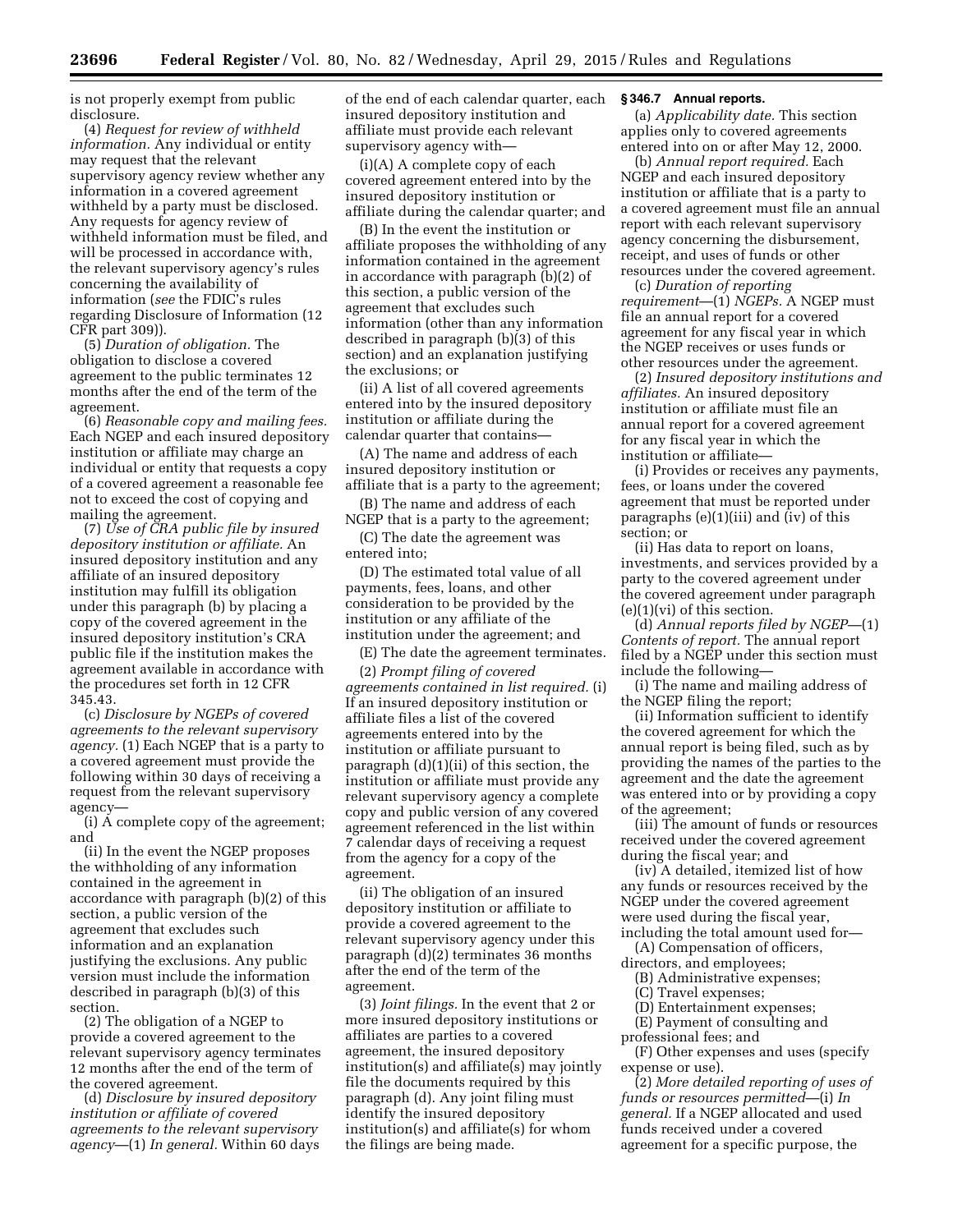NGEP may fulfill the requirements of paragraph (d)(1)(iv) of this section with respect to such funds by providing—

(A) A brief description of each specific purpose for which the funds or other resources were used; and

(B) The amount of funds or resources used during the fiscal year for each specific purpose.

(ii) *Specific purpose defined.* A NGEP allocates and uses funds for a specific purpose if the NGEP receives and uses the funds for a purpose that is more specific and limited than the categories listed in paragraph (d)(1)(iv) of this section.

(3) *Use of other reports.* The annual report filed by a NGEP may consist of or incorporate a report prepared for any other purpose, such as the Internal Revenue Service Return of Organization Exempt From Income Tax on Form 990, or any other Internal Revenue Service form, state tax form, report to members or shareholders, audited or unaudited financial statements, audit report, or other report, so long as the annual report filed by the NGEP contains all of the information required by this paragraph (d).

(4) *Consolidated reports permitted.* A NGEP that is a party to 2 or more covered agreements may file with each relevant supervisory agency a single consolidated annual report covering all the covered agreements. Any consolidated report must contain all the information required by this paragraph (d). The information reported under paragraphs  $(d)(1)(iv)$  and  $(d)(2)$  of this section may be reported on an aggregate basis for all covered agreements.

(5) *Examples of annual report requirements for NGEPs*—

*(i) Example 1.* A NGEP receives an unrestricted grant of \$15,000 under a covered agreement, includes the funds in its general operating budget, and uses the funds during its fiscal year. The NGEP's annual report for the fiscal year must provide the name and mailing address of the NGEP, information sufficient to identify the covered agreement, and state that the NGEP received \$15,000 during the fiscal year. The report must also indicate the total expenditures made by the NGEP during the fiscal year for compensation, administrative expenses, travel expenses, entertainment expenses, consulting and professional fees, and other expenses and uses. The NGEP's annual report may provide this information by submitting an Internal Revenue Service Form 990 that includes the required information. If the Internal Revenue Service Form does not include information for all of the required categories listed in this part, the NGEP must report the total expenditures in the remaining categories either by providing that information directly or by providing another form or report that includes the required information.

*(ii) Examples 2.* An organization receives \$15,000 from an insured depository institution under a covered agreement and allocates and uses the \$15,000 during the fiscal year to purchase computer equipment to support its functions. The organization's annual report must include the name and address of the organization, information sufficient to identify the agreement, and a statement that the organization received \$15,000 during the year. In addition, since the organization allocated and used the funds for a specific purpose that is more narrow and limited than the categories of expenses included in the detailed, itemized list of expenses, the organization would have the option of providing either the total amount it used during the year for each category of expenses included in paragraph (d)(1)(iv) of this section, or a statement that it used the \$15,000 to purchase computer equipment and a brief description of the equipment purchased.

*(iii) Examples 3.* A community group receives \$50,000 from an insured depository institution under a covered agreement. During its fiscal year, the community group specifically allocates and uses \$5,000 of the funds to pay for a particular business trip and uses the remaining \$45,000 for general operating expenses. The group's annual report for the fiscal year must include the name and address of the group, information sufficient to identify the agreement, and a statement that the group received \$50,000. Because the group did not allocate and use all of the funds for a specific purpose, the group's annual report must provide the total amount of funds it used during the year for each category of expenses included in paragraph (d)(1)(iv) of this section. The group's annual report also could state that it used \$5,000 for a particular business trip and include a brief description of the trip.

*(iv) Example 4.* A community development organization is a party to two separate covered agreements with two unaffiliated insured depository institutions. Under each agreement, the organization receives \$15,000 during its fiscal year and uses the funds to support its activities during that year. If the organization elects to file a consolidated annual report, the consolidated report must identify the organization and the two covered agreements, state that the organization received \$15,000 during the fiscal year under each agreement, and provide the total amount that the organization used during the year for each category of expenses included in paragraph (d)(1)(iv) of this section.

(e) *Annual report filed by insured depository institution or affiliate*—(1) *General.* The annual report filed by an insured depository institution or affiliate must include the following—

(i) The name and principal place of business of the insured depository institution or affiliate filing the report;

(ii) Information sufficient to identify the covered agreement for which the annual report is being filed, such as by providing the names of the parties to the agreement and the date the agreement was entered into or by providing a copy of the agreement;

(iii) The aggregate amount of payments, aggregate amount of fees, and aggregate amount of loans provided by the insured depository institution or affiliate under the covered agreement to any other party to the agreement during the fiscal year;

(iv) The aggregate amount of payments, aggregate amount of fees, and aggregate amount of loans received by the insured depository institution or affiliate under the covered agreement from any other party to the agreement during the fiscal year;

(v) A general description of the terms and conditions of any payments, fees, or loans reported under paragraphs (e)(1)(iii) and (iv) of this section, or, in the event such terms and conditions are set forth—

(A) In the covered agreement, a statement identifying the covered agreement and the date the agreement (or a list identifying the agreement) was filed with the relevant supervisory agency; or

(B) In a previous annual report filed by the insured depository institution or affiliate, a statement identifying the date the report was filed with the relevant supervisory agency; and

(vi) The aggregate amount and number of loans, aggregate amount and number of investments, and aggregate amount of services provided under the covered agreement to any individual or entity not a party to the agreement-

(A) By the insured depository institution or affiliate during its fiscal year; and

(B) By any other party to the agreement, unless such information is not known to the insured depository institution or affiliate filing the report or such information is or will be contained in the annual report filed by another party under this section.

(2) *Consolidated reports permitted*— (i) *Party to multiple agreements.* An insured depository institution or affiliate that is a party to 2 or more covered agreements may file a single consolidated annual report with each relevant supervisory agency concerning all the covered agreements.

(ii) *Affiliated entities party to the same agreement.* An insured depository institution and its affiliates that are parties to the same covered agreement may file a single consolidated annual report relating to the agreement with each relevant supervisory agency for the covered agreement.

(iii) *Content of report.* Any consolidated annual report must contain all the information required by this paragraph (e). The amounts and data required to be reported under paragraphs (e)(1)(iv) and (vi) of this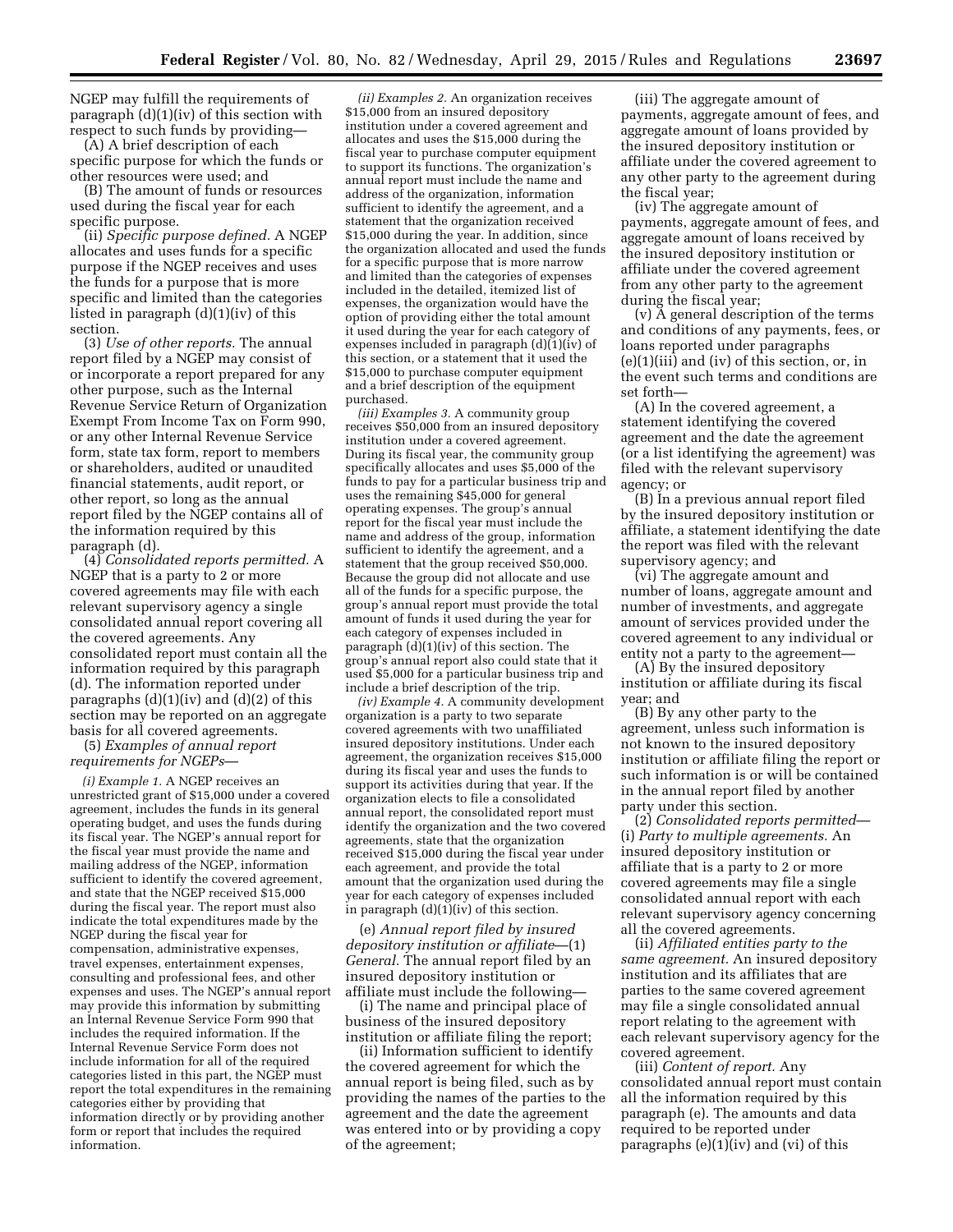section may be reported on an aggregate basis for all covered agreements.

(f) *Time and place of filing*—(1) *General.* Each party must file its annual report with each relevant supervisory agency for the covered agreement no later than six months following the end of the fiscal year covered by the report.

(2) *Alternative method of fulfilling annual reporting requirement for a NGEP.* (i) A NGEP may fulfill the filing requirements of this section by providing the following materials to an insured depository institution or affiliate that is a party to the agreement no later than six months following the end of the NGEP's fiscal year—

(A) A copy of the NGEP's annual report required under paragraph (d) of this section for the fiscal year; and

(B) Written instructions that the insured depository institution or affiliate promptly forward the annual report to the relevant supervisory agency or agencies on behalf of the NGEP.

(ii) An insured depository institution or affiliate that receives an annual report from a NGEP pursuant to paragraph (f)(2)(i) of this section must file the report with the relevant supervisory agency or agencies on behalf of the NGEP within 30 days.

### **§ 346.8 Release of information under FOIA.**

The FDIC will make covered agreements and annual reports available to the public in accordance with the Freedom of Information Act (5 U.S.C. 552 *et seq.*) and the FDIC's rules regarding Disclosure of Information (12 CFR part 309). A party to a covered agreement may request confidential treatment of proprietary and confidential information in a covered agreement or an annual report under those procedures.

#### **§ 346.9 Compliance provisions.**

(a) *Willful failure to comply with disclosure and reporting obligations.* (1) If the FDIC determines that a NGEP has willfully failed to comply in a material way with §§ 346.6 or 346.7, the FDIC will notify the NGEP in writing of that determination and provide the NGEP a period of 90 days (or such longer period as the FDIC finds to be reasonable under the circumstances) to comply.

(2) If the NGEP does not comply within the time period established by the FDIC, the agreement shall thereafter be unenforceable by that NGEP by operation of section 48 of the Federal Deposit Insurance Act (12 U.S.C. 1831y).

(3) The FDIC may assist any insured depository institution or affiliate that is a party to a covered agreement that is

unenforceable by a NGEP by operation of section 48 of the Federal Deposit Insurance Act (12 U.S.C. 1831y) in identifying a successor to assume the NGEP's responsibilities under the agreement.

(b) *Diversion of funds.* If a court or other body of competent jurisdiction determines that funds or resources received under a covered agreement have been diverted contrary to the purposes of the covered agreement for an individual's personal financial gain, the FDIC may take either or both of the following actions—

(1) Order the individual to disgorge the diverted funds or resources received under the agreement.

(2) Prohibit the individual from being a party to any covered agreement for a period not to exceed 10 years.

(c) *Notice and opportunity to respond.*  Before making a determination under paragraph (a)(1) of this section, or taking any action under paragraph (b) of this section, the FDIC will provide written notice and an opportunity to present information to the FDIC concerning any relevant facts or circumstances relating to the matter.

(d) *Inadvertent or de minimis errors.*  Inadvertent or de minimis errors in annual reports or other documents filed with the FDIC under §§ 346.6 or 346.7 will not subject the reporting party to any penalty.

(e) *Enforcement of provisions in covered agreements.* No provision of this part shall be construed as authorizing the FDIC to enforce the provisions of any covered agreement.

### **§ 346.10 Transition provisions.**

(a) *Disclosure of covered agreements entered into before the effective date of this part*—(1) *Disclosure to the public.*  Each NGEP and each insured depository institution or affiliate that was a party to the agreement must make the agreement available to the public under § 346.6 until at least April 1, 2002.

(2) *Disclosure to the relevant supervisory agency.* (i) Each NGEP that was a party to the agreement must make the agreement available to the relevant supervisory agency under § 346.6 until at least April 1, 2002.

(ii) Each insured depository institution or affiliate that was a party to the agreement must, by June 30, 2001, provide each relevant supervisory agency either—

(A) A copy of the agreement under  $§ 346.6(d)(1)(i);$  or

(B) The information described in § 346.6(d)(1)(ii) for each agreement.

(b) *Filing of annual reports that relate to fiscal years ending on or before December 31, 2000.* In the event that a

NGEP, insured depository institution or affiliate has any information to report under § 346.7 for a fiscal year that ends on or before December 31, 2000, and that concerns a covered agreement entered into between May 12, 2000, and December 31, 2000, the annual report for that fiscal year must be provided no later than June 30, 2001, to—

(1) Each relevant supervisory agency; or

(2) In the case of a NGEP, to an insured depository institution or affiliate that is a party to the agreement in accordance with § 346.7(f)(2).

### **§ 346.11 Other definitions and rules of construction used in this part.**

(a) *Affiliate.* "Affiliate" means— (1) Any company that controls, is controlled by, or is under common control with another company; and

(2) For the purpose of determining whether an agreement is a covered agreement under § 346.2, an ''affiliate'' includes any company that would be under common control or merged with another company on consummation of any transaction pending before a Federal banking agency at the time—

(i) The parties enter into the agreement; and

(ii) The NGEP that is a party to the agreement makes a CRA

communication, as described in § 346.3. (b) *Control.* "Control" is defined in section 2(a) of the Bank Holding

Company Act (12 U.S.C. 1841(a)). (c) *CRA affiliate.* A ''CRA affiliate'' of

an insured depository institution is any company that is an affiliate of an insured depository institution to the extent, and only to the extent, that the activities of the affiliate were considered by the appropriate Federal banking agency when evaluating the CRA performance of the institution at its most recent CRA examination prior to the agreement. An insured depository institution or affiliate also may designate any company as a CRA affiliate at any time prior to the time a covered agreement is entered into by informing the NGEP that is a party to the agreement of such designation.

(d) *CRA public file.* ''CRA public file'' means the public file maintained by an insured depository institution and described in 12 CFR 345.43.

(e) *Executive officer.* The term "executive officer" has the same meaning as in § 215.2(e)(1) of the Board of Governors of the Federal Reserve System's Regulation O (12 CFR  $215.2(e)(1)$ 

(f) *Federal banking agency; appropriate Federal banking agency.*  The terms ''Federal banking agency'' and ''appropriate Federal banking